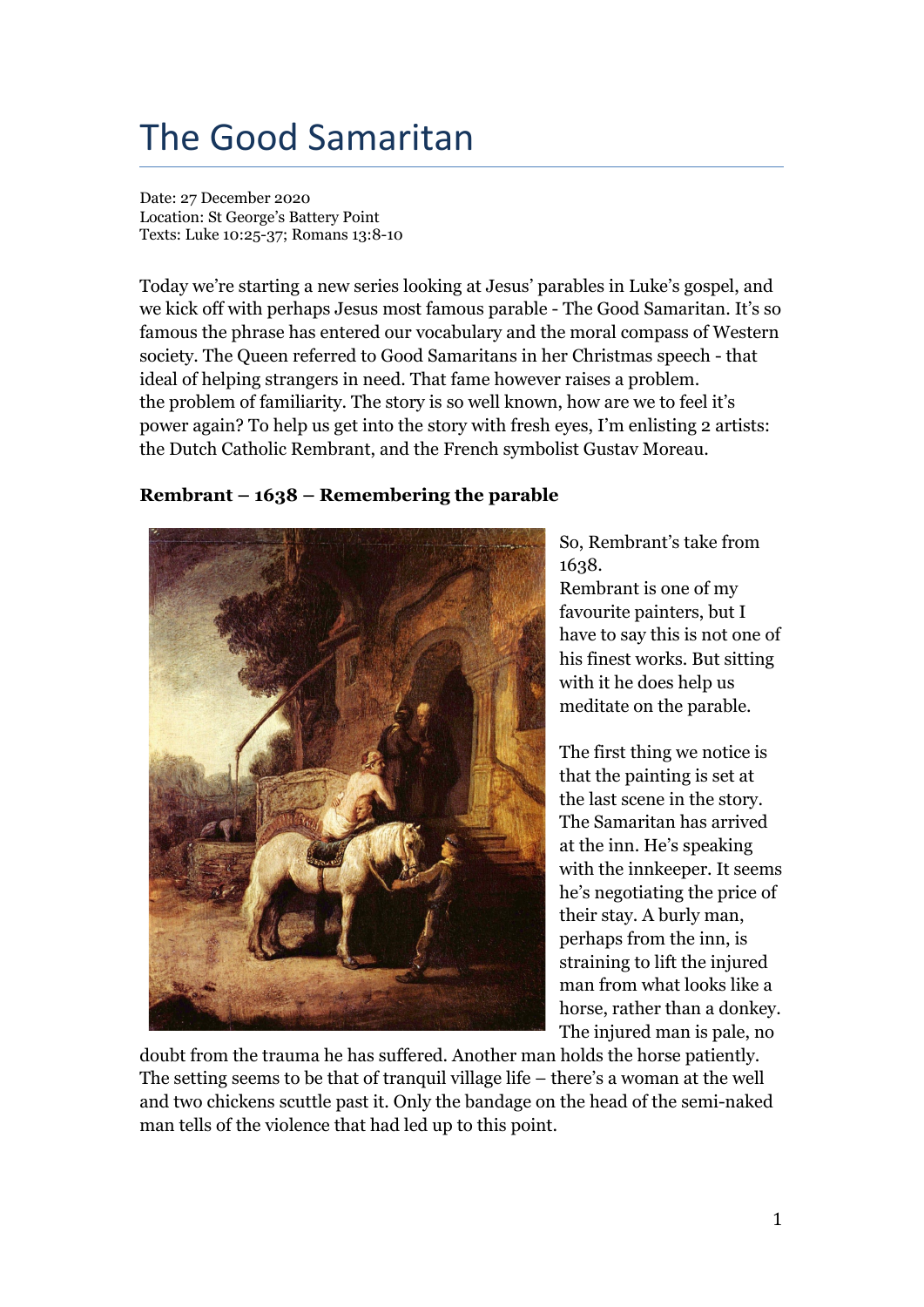But there is one last figure, in the window on the right, just within the frame. He gazes out on the scene before him. Is he simply a guest looking on, wondering what events have led up to this point? What has happened to the man on the horse? Who is his benefactor? As he wonders, we too are invited to recall the parable.

*A man was going down from Jerusalem to Jericho, when he fell into the hands of robbers. They stripped him of his clothes, beat him and went away, leaving him half dead. A priest happened to be going down the same road, and when he saw the man, he passed by on the other side. So too, a Levite, when he came to the place and saw him, passed by on the other side. But a Samaritan, as he travelled, came where the man was; and when he saw him, he took pity on him. He went to him and bandaged his wounds, pouring on oil and wine. Then he put the man on his own donkey, took him to an inn and took care of him.*

The man, the priest and the Levite, were all headed from Jerusalem to Jericho. Was the Samaritan headed the same way? Perhaps they are all staying at the same inn? **Could the man in the window be the priest or the Levite?** We can imagine him looking out and seeing this Samaritan – his clothes give him away – arriving with this injured man, the man he had passed by on the road. "So, he was alive after all", he says to himself. "Well, I'm glad. I would have helped him if I had known."

"But you didn't, did you?"

"No, but what if he was dead? I'd have been defiled. And in any case, who knows whether he's a Jew or not. We're only commanded to help our brothers after all. He wasn't my responsibility. Better a man who's unclean anyway take the risk." "You won't even say the Samaritan, *helped* him."

So the man goes on, justifying himself. And we wonder, **does the man in the window stand for the Scribe to whom Jesus tells the parable?** He looks in on the story from the outside. Or is it from the inside? The figure is inside the inn, there are others attending to the injured man. Will he go and help this man who will be his fellow guest, his neighbour? Or will he remain unmoved by what he has seen? Will he keep trying to justify himself?

What would it have been like to be this Scribe, hearing Jesus' parable? His question to Jesus doesn't come from a genuine heart. He stands and challenges the teacher, rather than sitting at Jesus' feet to learn. He thinks he can earn an inheritance, rather than receiving it as a gift. But Jesus will not be drawn in. Instead he draws out what is in the Scribes heart.

But let's return to the figure in the window one last time. **Does he stand for us**, those looking at the painting? We who hear not just Jesus' parable, but also its context – that Jesus told this parable to the Scribe who wanted to justify himself. And so the question comes to us – will we be a neighbour? Will we show mercy? Will we go and do likewise? We who know the full story of the gospel. We who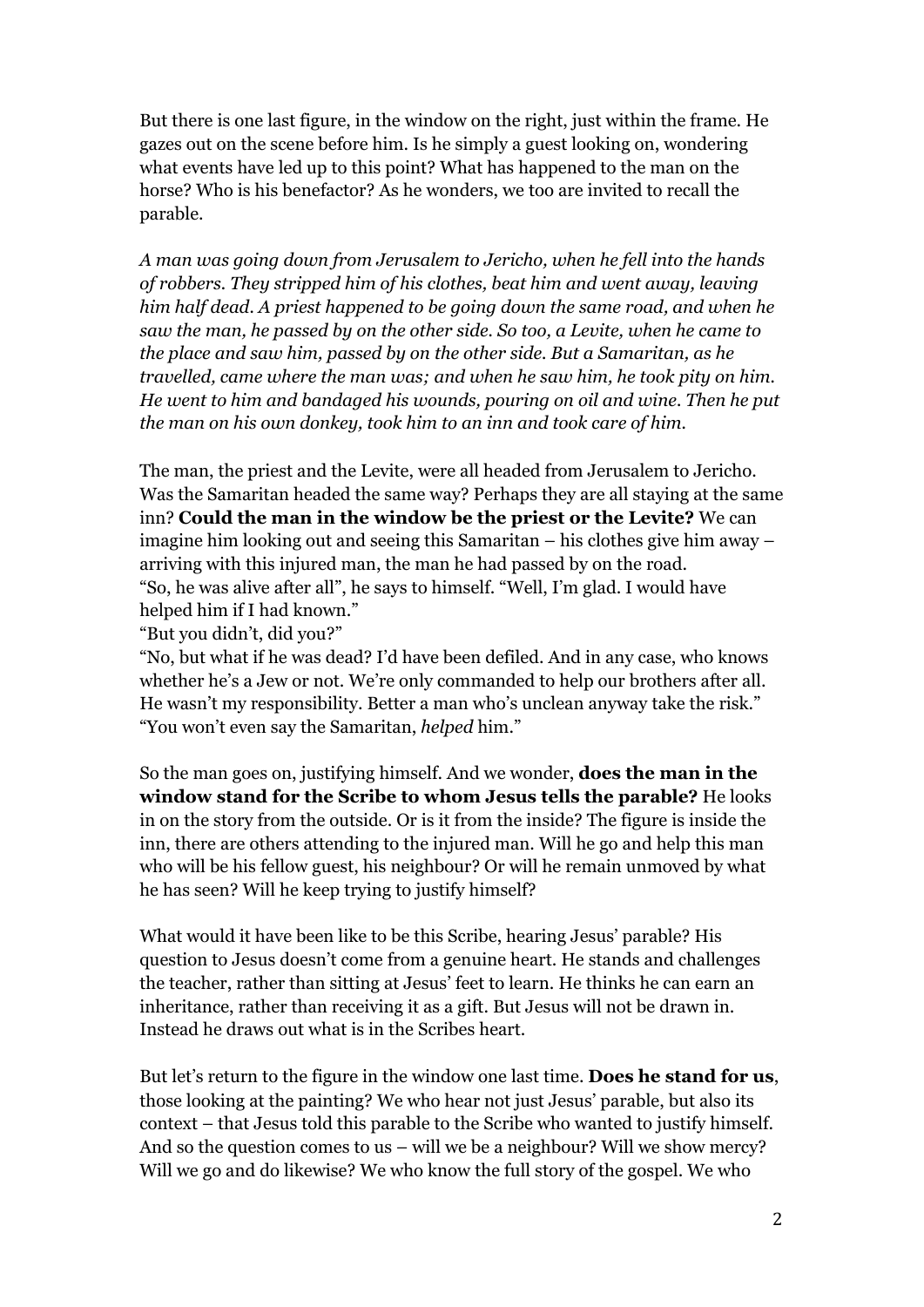know the full extent of the mercy God has shown us. Rembrant gives us a hint of the bigger picture in a detail we skipped over earlier. It's there on the left – a woman at the well. I wonder whether Rembrant wants us to recall that other Samaritan story, in John 4, where Jesus meets a Samaritan woman at a well, and she finds in him the living water of salvation. In John's gospel, it is only the Samaritans who name Jesus as saviour of the world.

Does Rembrant want us to recall Jesus' critique of the Pharisees and Scribes? That, *'It's not the healthy who need a doctor but the sick. I have not come to call the righteous but sinners to repentance.'* Luke (5.31-32)

I wonder whether he is asking us, will you be like the Scribe?

Like the Pharisee in Luke 7, instead of loving our neighbour do we judge and so deny the grace we have received?

*'If this man were a prophet he would know who is touching him and what kind of woman she is – that she is a sinner' 7.39*

But Jesus said, *'Therefore, I tell you, her many sins have been forgiven for she loved much. But he who has been forgiven little loves little.'7.47*

What sort of excuses do we make up to avoid loving our neighbours? How do we try to justify ourselves?

Are we so busy that we ignore those in need whom we come across? Are there neighbours who are just invisible to us? Who are our neighbours that we want to pass by?



## **Gustav Moreau – 1870 – The ethical imperative**

To help us feel the force of this parable the symbolist painter Gustav Moreau makes an astonishing connexion. Traditionally the Samaritan in the story has been identified with Jesus, which I'm convinced is right. But Moreau takes things in a different direction. Do you see it? In his vision it is not the Samaritan but the stricken man who is like Christ. The robe draped over the naked man, his prone figure, bowed head, and arms splayed out all recall images of Christ as he is taken down from the cross. The severe landscape suggests the creation itself rising up to assault its maker. I think Moreau has picked up on another of Jesus' parables and linked it to the Good Samaritan,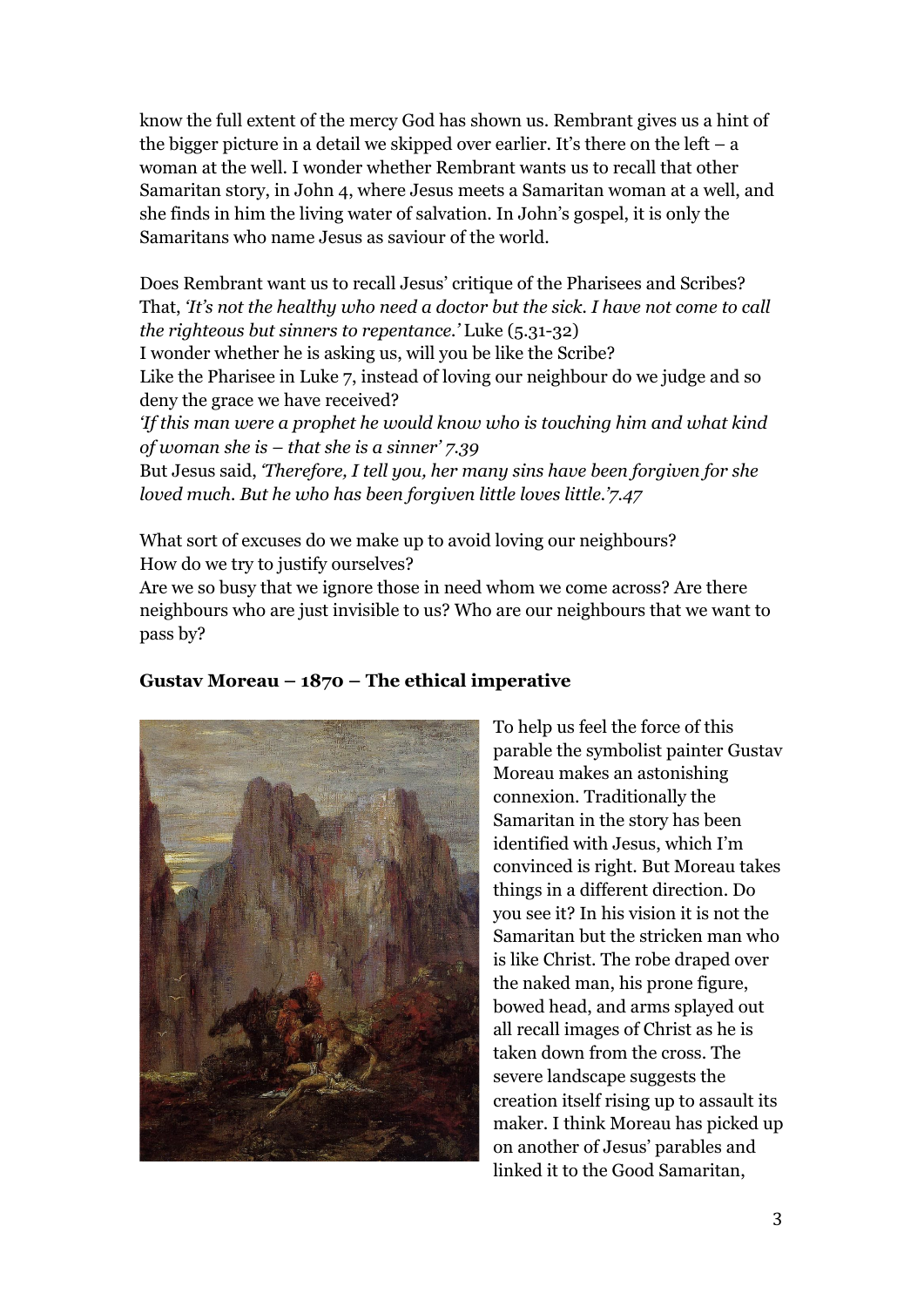namely that of the sheep and the goats in Matthew 25. Do you remember Jesus' words?

*For I was hungry and you gave me something to eat, I was thirsty and you gave me something to drink, I was a stranger and you invited me in, I needed clothes and you clothed me, I was sick and you looked after me, I was in prison and you came to visit me.*

*I tell you the truth, whatever you did for one of the least of these brothers of mine, you did for me.*

Both Rembrant and Moreau in their own ways confront us with the ethical challenge of this parable: Will I love my neighbour as myself?

But where can we find the resources to do this? Where can we find the resources even to love our enemies? The answer lies in something that both Rembrant and Moreau have missed. Where in the parable do we find the Scribe, to whom it is addressed? Our first thought is that he is either the priest or the Levite. Yet he is neither. Nor is he the innkeeper, or even the Samaritan. No, the Scribe is the man waylaid upon the way. He is the one naked, broken, helpless and close to death. You see even as this parable is a picture of the command to 'Love your neighbour as yourself' it is also picture of the gospel. That is the secret spiritual power of this parable that gives the resources to live out its ethical command. The Scribe is the one who is sick and in need of a doctor. He is the sinner in need of forgiveness. And we stand with him. In our helplessness, in our brokenness, lying at death's door, Jesus meets us. He comes to his own, but his own reject him. He is the outsider, despised and rejected by the very one he meets upon the way. And even to this one he reaches down in compassion; even toward those who nailed him to the tree he stretches out his arms in love; even to us, who fail him, who sin against him, he extends his hands in grace. He is our neighbour. You see it's only as we see our helplessness, it's only as we see the grace of the Lord Jesus to us, it's only here that we will find the resources to live this parable and to love our neighbour as ourselves. This is love, not that we loved God, but that he loved us and sent his Son as the atoning sacrifice for our sins.

The image of the Good Samaritan is something that the church has given to Western society, but who in the story do people see us as? The good Samaritan? Or the priest and Levite? Do we actually live out this parable so that when people think of a good Samaritan they think of us? Are we, to use Paul's words in Titus (2.10), 'making the teaching of God our Saviour beautiful' by loving our neighbours? This is a task for each of us individually in our own lives. It's only as the church lives this parable that all the bad press that the Church gets with paedophile priests, and prosperity preachers, that bad press that we have to wear; it's only as the our churches as communities of grace live out this parable to the watching world that people will be able to see past that bad press to the one to whom the parable points, the one to whom we are to point.